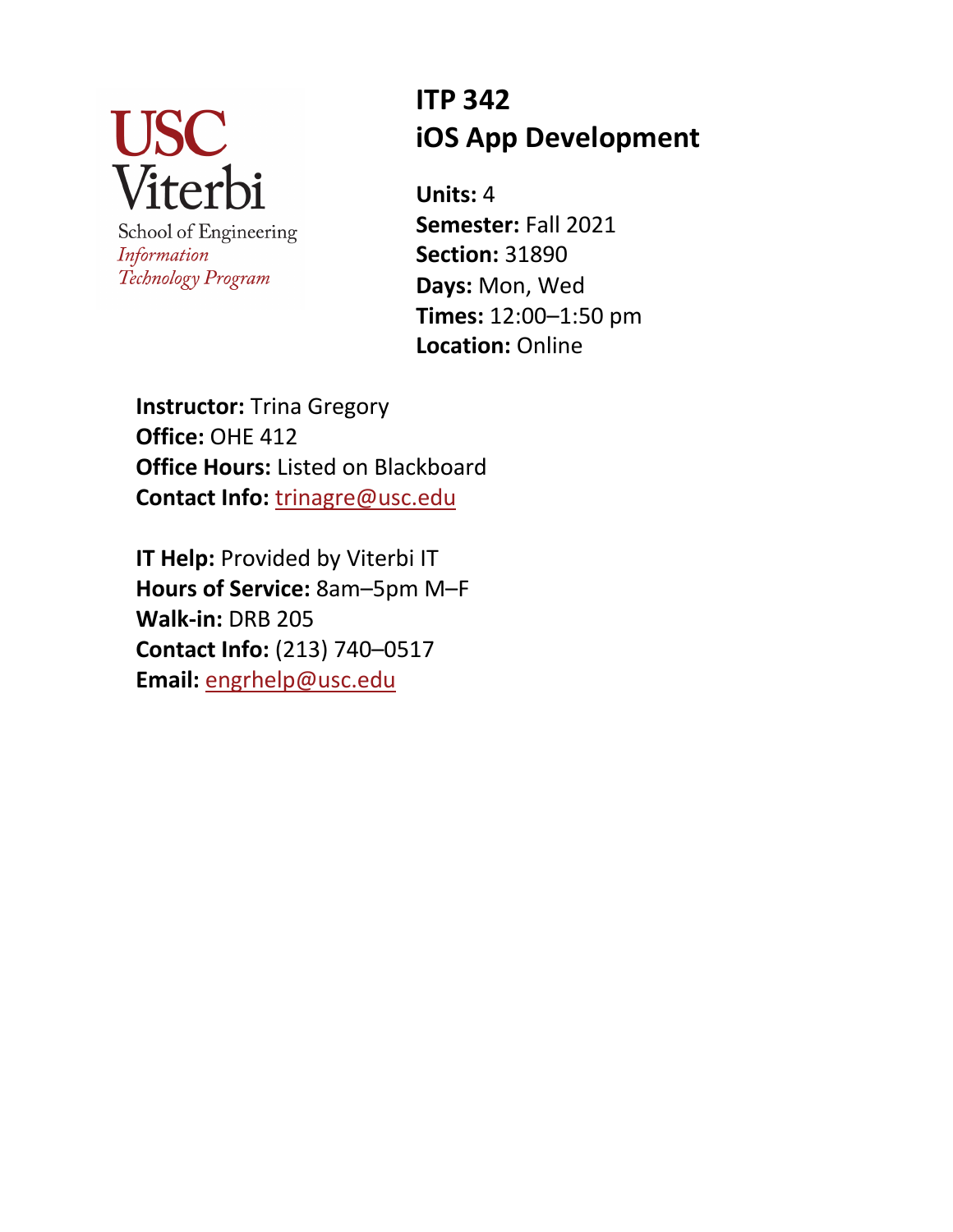## **Course Description**

This course teaches how to develop applications for iOS mobile devices using the iOS SDK (Software Development Kit) and Apple's Xcode IDE (Integrated Development Environment). Students learn the fundamentals of the Swift programming language and the various frameworks needed to build native mobile apps for iPhone and iPads. Students build various apps from start to finish that follow Apple's Human Interface Guidelines, handle user input, and properly use important software design patterns.

#### **Learning Objectives**

- Learn the syntax of the Swift programming language
- Implement an iOS mobile app by writing, testing, and debugging the code
- Evaluate and integrate third-party APIs and libraries into mobile app
- Demonstrate the design principles of effective UI design
- Learn and use the software design patterns needed for mobile app development

Prerequisite(s): ITP 265 or CSCI 103L (experience with object-oriented programming)

#### **Technological Proficiency and Hardware/Software Required**

Students will need a computer (laptop or desktop) and access to the internet. If you do not have access to a computer, please see below. All software needed for the course is available for free.

## **USC Technology Rental Program**

We realize that attending classes online and completing coursework remotely requires access to technology that not all students possess. If you need resources to successfully participate in your classes, such as a laptop or internet hotspot, you may be eligible for the university's equipment rental program. To apply, please submit an application. The Student Basic Needs team will contact all applicants in early August and distribute equipment to eligible applicants prior to the start of the fall semester.

#### **USC Technology Support Links**

- Zoom information for students
- **Blackboard help for students**
- Software available to USC Campus

#### **Format**

This course will make use of Blackboard for content and assignments. Lecture slides and any supplemental course content will be posted to Blackboard for use by all students. Any and all announcements for the course will be posted to Blackboard. All assignments will be posted to Blackboard and will be submitted through Blackboard. **Please familiarize yourself with Blackboard before the course begins**.

## **Recommended Readings and Supplementary Materials**



Keur, Christian. *iOS Programming: The Big Nerd Ranch Guide (6th edition)* Big Nerd Ranch Guides, 2017. ISBN: 978-0134682334

## **Supplementary Books**



Apple Education. *Intro to App Development with Swift*. Apple Inc. - Education, 2017. iBooks, https://itunes.apple.com/us/book/intro-to-app-development-withswift/id1118575552?mt=11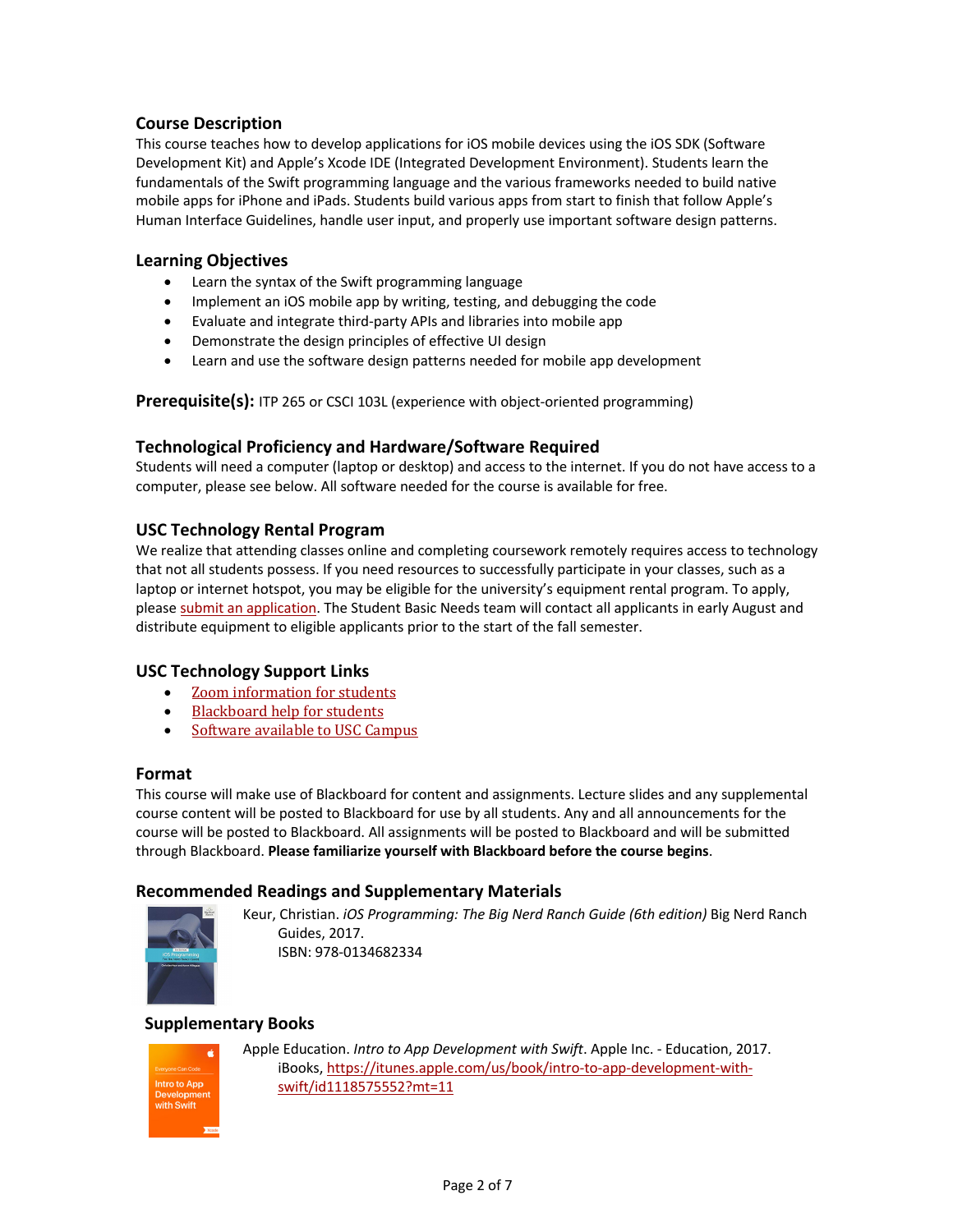## **Grading Breakdown**

| Item                                    | % of Grade |
|-----------------------------------------|------------|
| Assignments (weighted proportionally)   |            |
| Exam #1                                 | 15         |
| Exam #2                                 | 15         |
| Final Project Proposal (in Assignments) |            |
| Final Project (see breakdown below)     | 20         |
| Total                                   |            |

## **Grading Scale**

Course final grades will be determined using the following scale

- A 93-100
- A- 90-92
- B+ 87-89
- B 83-86
- B- 80-82
- C+ 77-79
- C 73-76
- C- 70-72
- D+ 67-69
- D 65-66
- F 64 and below

## **General Policies**

Students are expected to:

- Attend (or watch videos of) lectures
- Complete the individual assignments
- Complete the test
- Complete the individual final project

## **Programming Assignments**

Programming assignments will be posted on Blackboard under the "Assignments" section and are due at 11:59 PM PT (Pacific Time). Each assignment will include instructions, a due date, and a link for electronic submission. Assignments must be submitted using this link. Each assignment must be completed individually. Do not collaborate with other students for these assignments. If you need help, please post on Piazza. App code should be submitted on Blackboard and must compile.

#### **Late Policy**

It is the student's responsibility to submit assignments on or before the due date. Assignments turned in one day (24 hours) late will have 10% of the total points deducted from the graded score. Assignments turned in over one day and up to three days (>24 hours and <= 72 hours) late will have 50% of the total points deducted from the graded score. After three days, submissions will not be accepted, and you will receive a 0. Each student will be allowed to submit ONE assignment with no late penalty, but this means you still must submit it within three days (72 hours) of the due date. You must indicate that you are using your free late submission in the comments when you submit the assignment, and this may not be used on the final project.

#### **Grading**

Assignments will be graded within two weeks. Students have one week to contest a grade once it has been posted on Blackboard. To contest a grade, create a private post on Piazza with your name, the assignment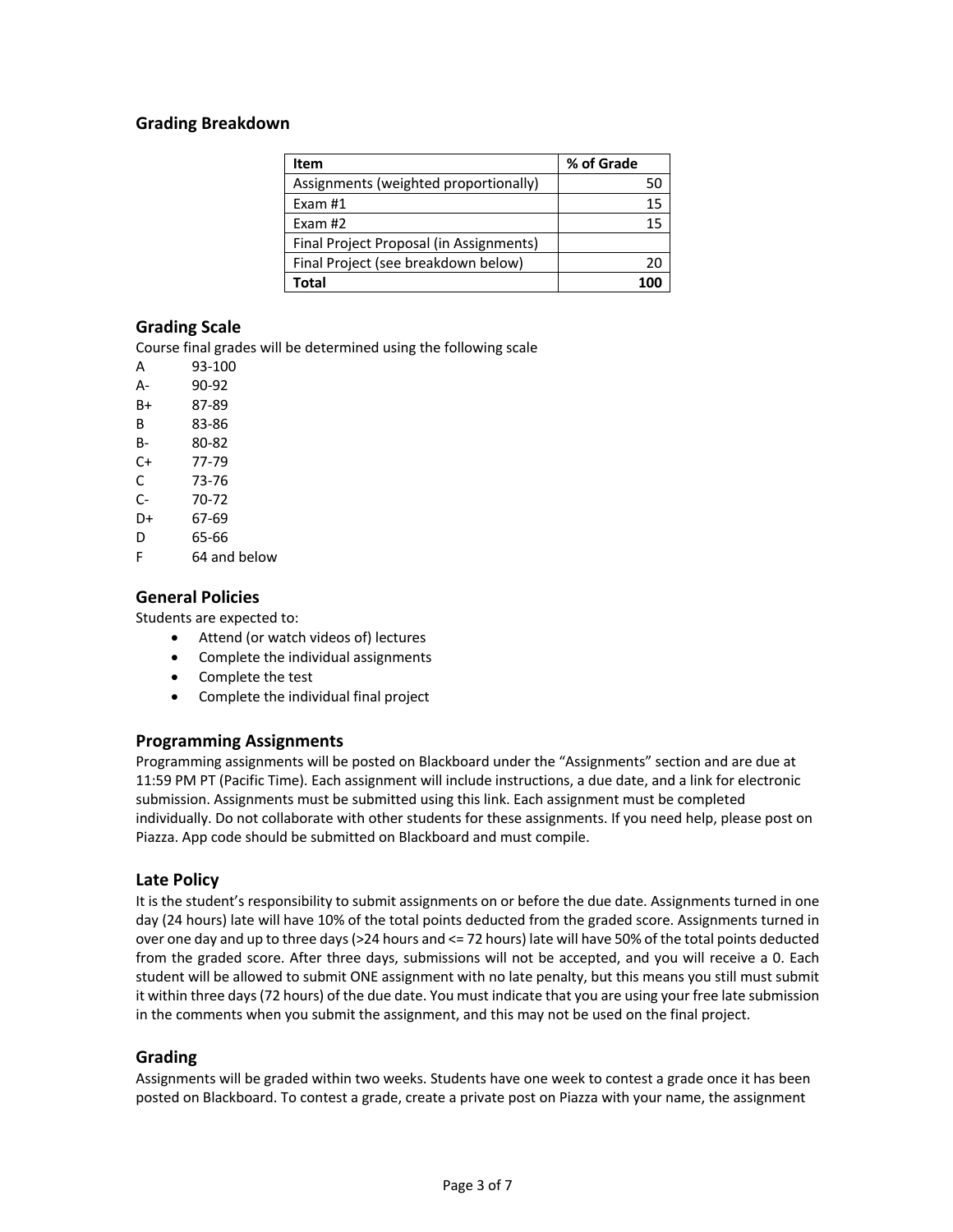name, and your reasons. This will allow the grader and instructor to view your submission and make a decision.

#### **Exams**

No make-up exams (except for documented medical or family emergencies) will be offered. If you will not be able to attend an exam due to an athletic game or other valid reason, then you must coordinate with the instructor before the exam is given. You may arrange to take the exam before you leave, with an approved university personnel during the time you are gone, or within the week the exam is given. If you do not take an exam, then you will receive a 0 for the exam.

If you need accommodations authorized by DSP (Disability Services and Programs), notify the instructor at least two weeks before the exam. This will allow time for arrangements to be made.

## **Final Project**

The final project replaces the final exam. This comprehensive assignment will be due during Finals Week and needs to be submitted by the due date. Late projects will not be accepted and will receive a 0.

#### **Attendance**

Attendance is not part of the grading breakdown, although attending lectures will help you learn the material and succeed in this class. The instructor expects you to pay attention during lectures and be an active learner. Chatting while the instructor is talking, texting on your mobile device, and participating on social media sites during class is disrespectful to the instructor and your classmates. If you are not able to attend lectures, then you should watch the recorded lectures and complete the in-class labs.

## **Synchronous Session Recording Notice**

All synchronous class sessions will be recorded and provided to all students asynchronously.

#### **ITP Computers**

ITP has a limited number of laptops that are available to borrow for ITP classes. This semester, ITP is working with Viterbi IT (VIT) to facilitate the shipping and/or pick-up of loaner devices for ITP students. Eligible students will be able to borrow a MacBook or Dell XPS for ITP coursework once their request is approved and their contract is signed via DocuSign. Though the initial loan period is 7 days, they will still be able to renew their device and extend the loan period as in previous semesters. They will need to pop into one of ITP's Zoom device check-in sessions before the end of each week. If all of them have been checked out, then the student will be placed on the waiting list. Information about the ITP Loaner Laptop Program and the request form can be found at https://itp.usc.edu/current-students/itp-device-check-outs/

You will not be able to save your work on the ITP lab computers and the ITP laptops. Once they are restarted, all work will be deleted. Use an external USB drive or a repository like GitHub or Dropbox to save your work. ITP is not responsible for any lost work.

## **Communication**

The preferred way to communicate with instructors and CTAs is posting on Piazza (http://piazza.com). All ITP 342 students, instructors, and CTAs will have access to the same class on Piazza. Information about accessing Piazza is available on Blackboard. If you have questions about assignments, tests, and other aspects about this course, please post on Piazza. You are able to make public posts which all members can see and answer or private posts which are only accessible to instructors and CTAs.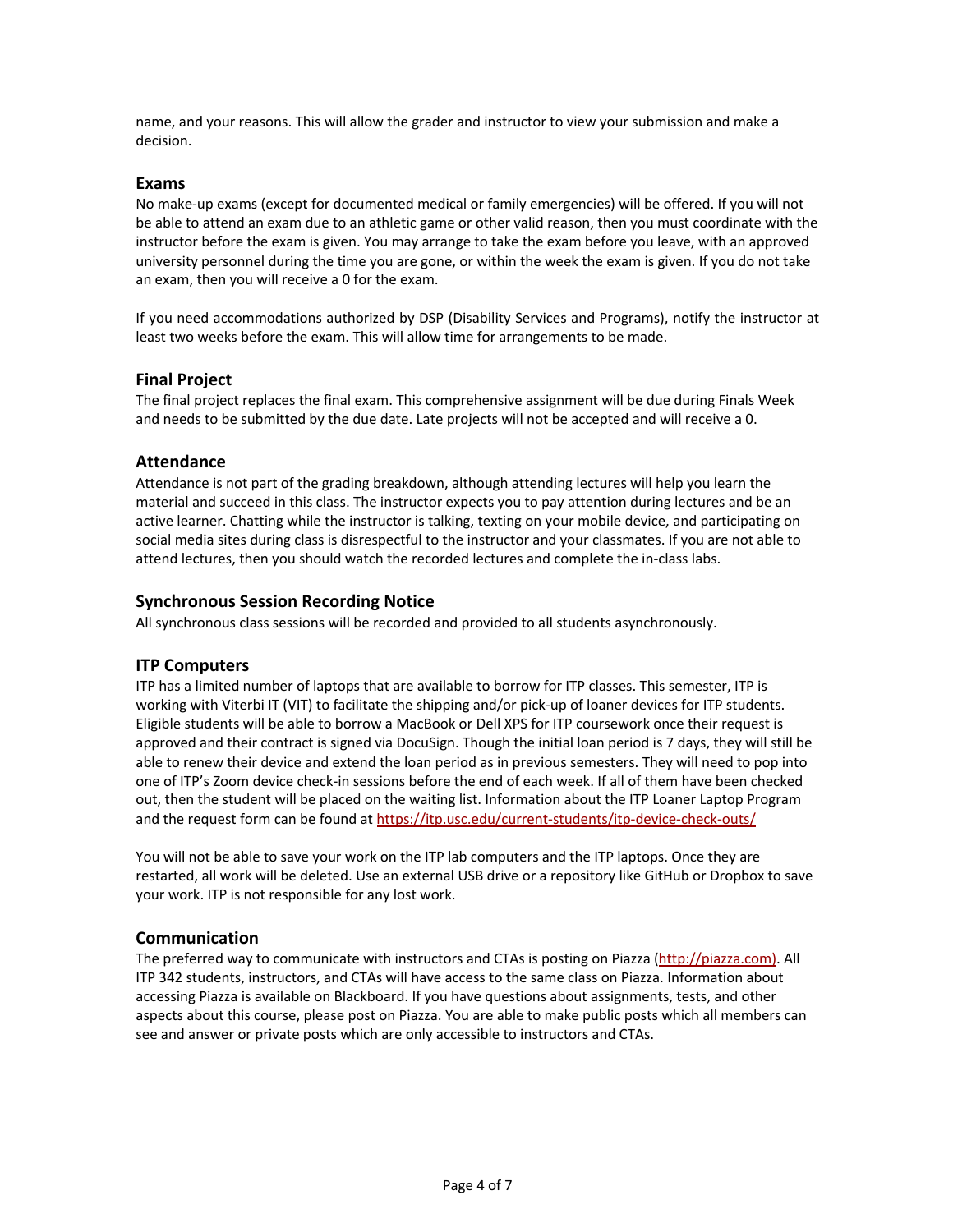## **Late Add**

If a student adds the course after the first meeting, they are responsible for any lectures and work that was missed. If due dates for assignments were missed, then the student will have one week from their registration date to submit the assignments.

If the course is added during the third week of classes, then the student must meet with the instructor to create a plan together on how to catch up to the rest of the class.

## **Academic Integrity**

SCampus is USC's Student Guide to Policies and Conduct Code and can be found at http://scampus.usc.edu. Students will be referred to the Office of Student Judicial Affairs and Community Standards (SJACS) for further review, should there be any suspicion of academic dishonesty. The Review process can be found at http://www.usc.edu/student-affairs/SJACS/.

Assignments and projects in computer programming courses are different from those in some other types of courses. Students may NOT collaborate, work together, share code, or in any way exchange solutions for assignments and projects. All assignments are analyzed by software that looks for similarity. Any sharing of ideas or code will be considered a violation of academic integrity (cheating); an SJACS report will be filed with the recommended penalty of an F in the course. Do not share your code with anyone else in this or a future section of the course, as allowing someone else to copy your code carries the same penalty as you copying the code yourself.

If the instructor, a grader, or a lab assistant suspects you of academic dishonesty, it has to be reported to SJACS. Do not share assignments with another person. Do not submit another person's work as your own. Do not look at other students' papers during exams. Do not leave the room during an exam without permission. Do not cheat! As Trojans, we are faithful, scholarly, skillful, courageous, and ambitious.

## **Course Material**

Do not reproduce, distribute, or post any lecture material, assignments, or exams publicly without the written consent of the instructor. Students may take notes and make copies of course materials for their own use. They may not post the course materials on sites such as CourseHero. Doing so is a copyright violation and an academic integrity violation that will be dealt with accordingly.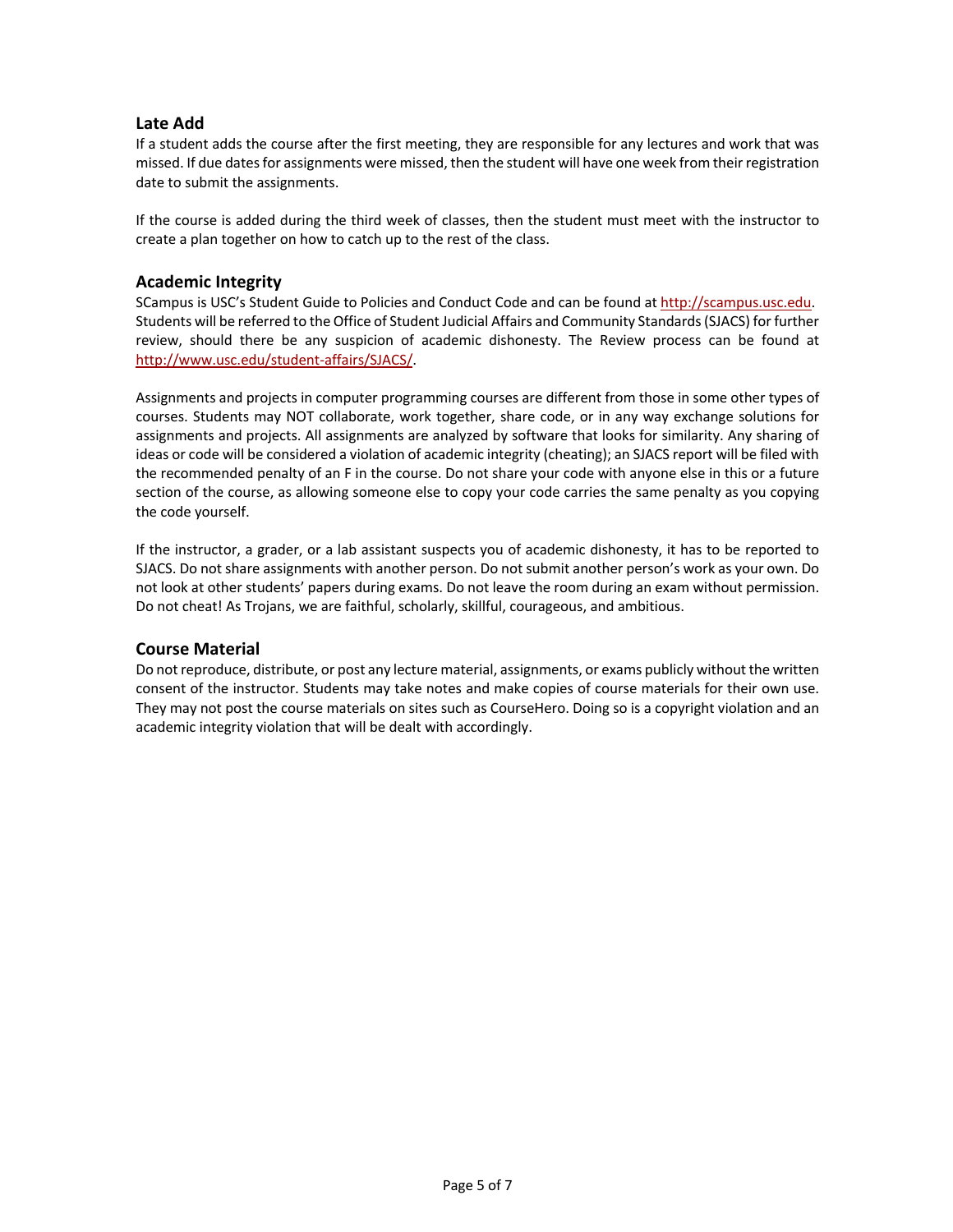|               | <b>Topics/Daily Activities</b>                                   | <b>Assignment</b>            | Due Dates*                         |
|---------------|------------------------------------------------------------------|------------------------------|------------------------------------|
| Week 1        | Xcode<br><b>Swift Fundamentals</b>                               | Homework 0: Install Xcode    | Friday, 8/27/2021                  |
| Week 2        | <b>Optionals &amp; Functions</b><br><b>Structs &amp; Classes</b> | Homework 1: Swift Playground | Friday, 9/4/2021                   |
| Week 3        | Auto Layout<br>Interface Components, Icon Images                 |                              |                                    |
| Week 4        | Connections<br><b>IBOutlets &amp; IBActions</b>                  | Homework 2: Profile          | Tuesday, 9/14/2021                 |
| Week 5        | Protocols & MVC<br>Debugging & Unit Testing                      | Homework 3: Choose           | Friday, 9/24/2021                  |
| Week 6        | Closures<br><b>Alert Controllers</b>                             |                              |                                    |
| Week 7        | <b>Gesture Recognizers</b><br><b>Model &amp; Collections</b>     | Homework 4: Tip Calculator   | Friday, 10/02/2021                 |
| Week 8        | Review<br>Exam #1                                                |                              |                                    |
| Week 9        | Singleton<br>Animations                                          |                              |                                    |
| Week 10       | <b>Table Views</b><br><b>Editing Table Views</b>                 | Homework 5: Flashcards       | Friday, 10/16/2021                 |
| Week 11       | <b>Navigation Controllers</b><br>Data Persistence                |                              |                                    |
| Week 12       | <b>APIS &amp; REST</b><br><b>Collection Views</b>                | Homework 6: Data Persistence | Friday, 11/12/2021                 |
| Week 13       | Review<br>Exam #2                                                | Project Proposal             | Friday, 11/19/2021                 |
| Week 14       | Firebase & CocoaPods<br>Notifications                            |                              |                                    |
| Week 15       | Core Location & Map Kit<br>Localization & Internationalization   |                              |                                    |
| <b>FINALS</b> |                                                                  | <b>Final Project</b>         | Friday, 12/10/2021<br>$11am - 1pm$ |

## **Course Schedule: A Weekly Breakdown**

The schedule may change during the semester to enhance learning.

\* The official due dates will be posted on Blackboard.

Final Examinations Schedule – https://classes.usc.edu/term-20213/finals/